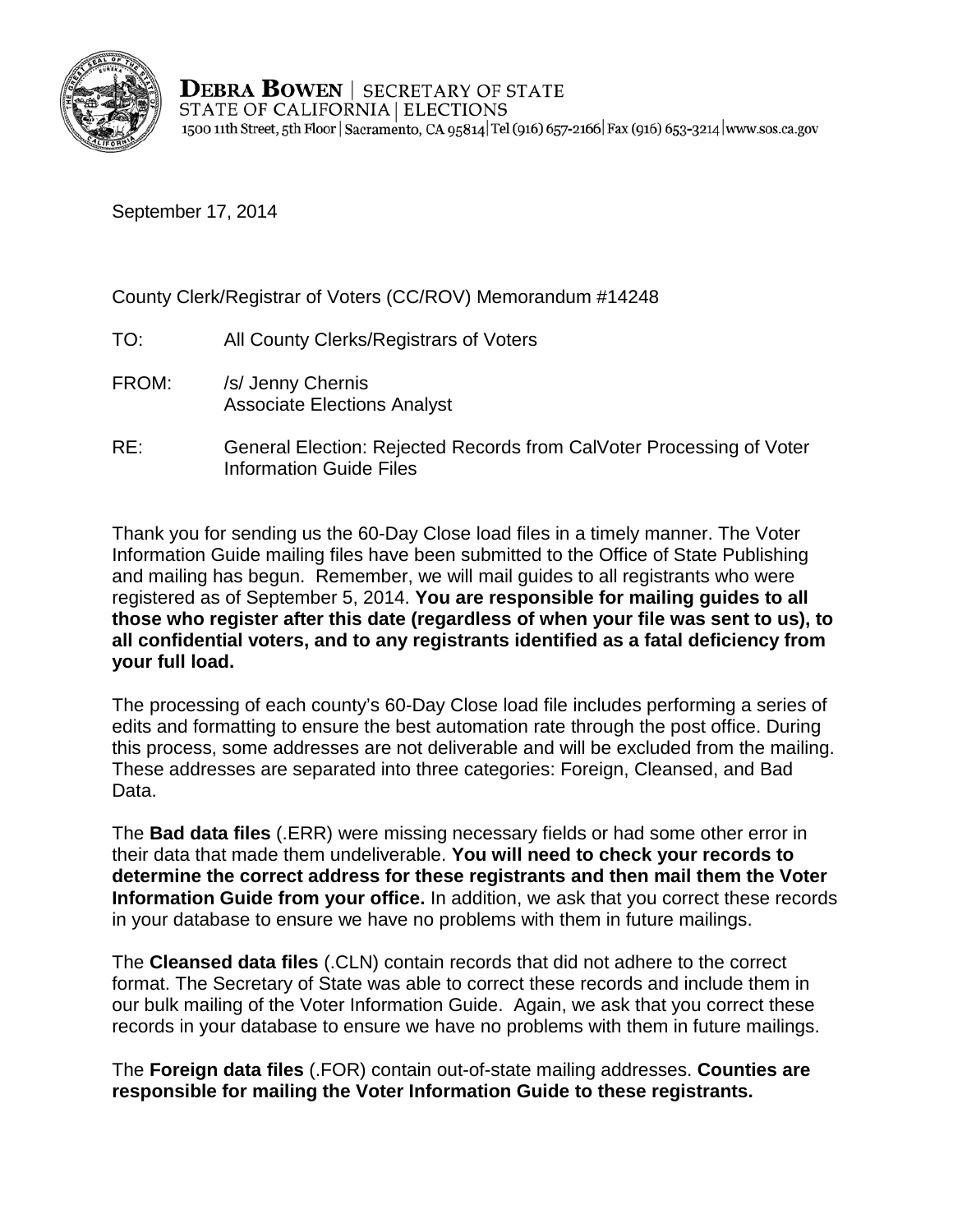We have transferred these files directly to the Inbox on your CalVoter workstation. Please be aware that some counties will not receive every file listed below. We have also converted these files to an Excel spreadsheet to make them easier for your review. The Excel files have been transferred to the CalVoter workstation as well. The table below will help you identify these files.

| <b>File type</b>                                  |            |                |  |
|---------------------------------------------------|------------|----------------|--|
| <b>BAD</b>                                        | ##B001.ERR | ##B001-ERR.xls |  |
| <b>CLEANSED</b>                                   | ##B001.CLN | ##B001-CLN.xls |  |
| <b>FOREIGN</b>                                    | ##B001.FOR | ##B001-FOR.xls |  |
| Where "##" represents your 2-digit county number. |            |                |  |

The attached document Voter Information Guide Documentation - Error Messages from CalVoter Extract will help you interpret the error messages in these files and identify what needs to be done to correct them.

If you have any questions, please call the CalVoter Help Desk at (888) 868-3225 or email [calvoterhelp@sos.ca.gov.](mailto:calvoterhelp@sos.ca.gov)

**Attachment**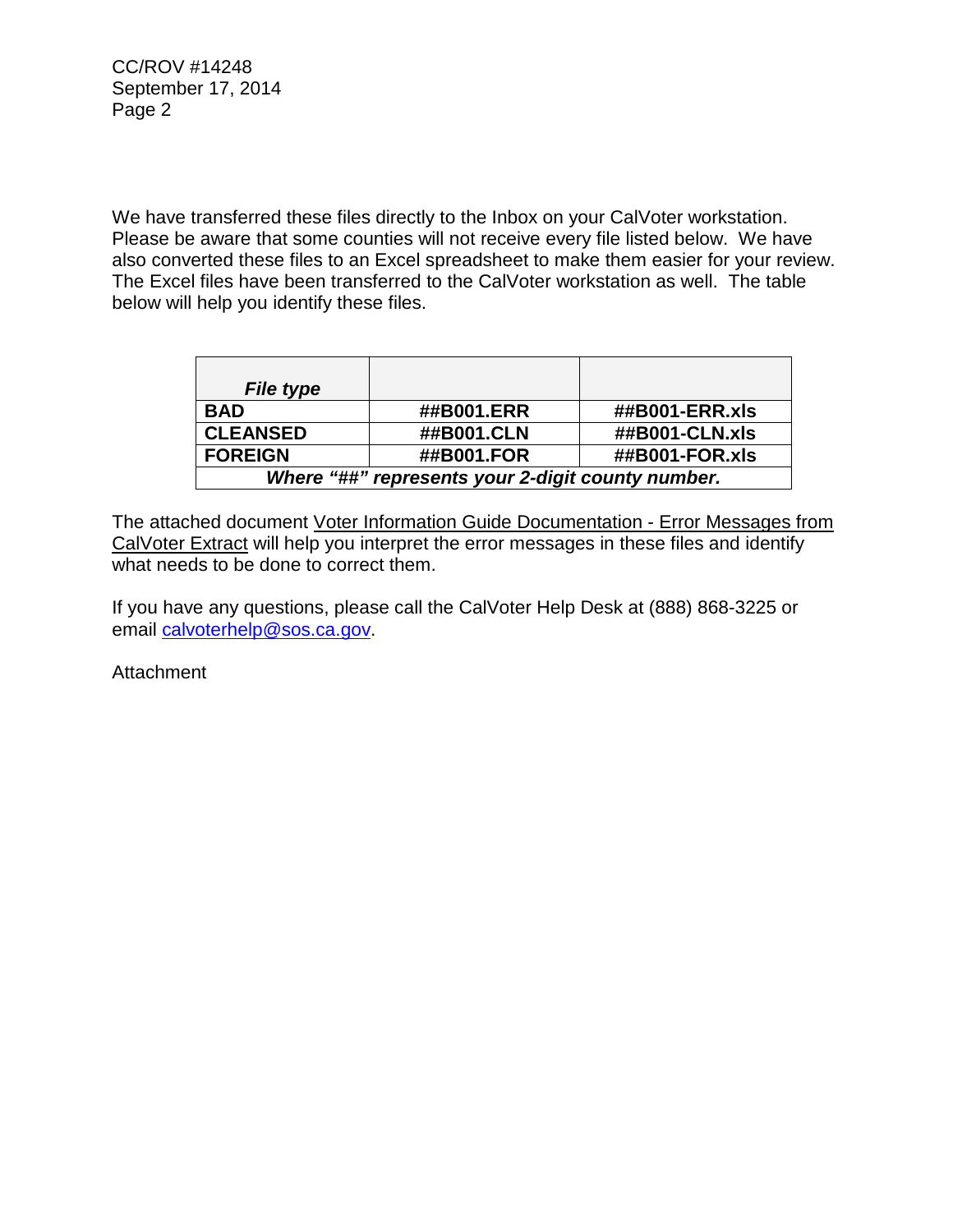## **Voter Information Guide – Documentation Error Messages from CALVOTER Extract 2014 General Election**

1. Extract comes from CALVOTER: Filename Syntax

> nnb001.xxx where  $nn =$  county code (01=Alameda...) and  $xxx = Log$  type (see below)

Log Type

|  |  | .txt - Input File - CALVOTER extract |
|--|--|--------------------------------------|
|--|--|--------------------------------------|

[Mailed via OSP] .err – Bad Address (Editor) [Not Mailed] .for– Foreign/Out-of-state Address [Not Mailed]

- 2. Processing by Calvoter gives these error codes at the end of each record in the 'bad' file and in the 'cleansed' and foreign files.
	- Code suffix legend
		- I = Informational (advisory)
		- E= Exception (rejected, bad or foreign)

It should be noted that the mailing address is edited first if there is one. Only if there is no mailing address, the residence address is edited and used.

- **0001-I** Record Contains lower-case characters. USPS supports upper case letters only. The extract data was converted to upper case, and processing continues.
- **0002-I** Record Contains invalid special characters. The special character(s) were converted to spaces, and processing continues.
- **0003-I** The first/middle name had leading spaces in front of the name. The field was left-justified, and processing continues.
- **0004-I** The last name had leading spaces in front of it. The last name field was left-justified, and processing continues.
- **0005-I** The Last Name field was blank. Processing continues.
- **0006-I** The Suffix Title field had leading spaces in front of the field. The field was left-justified, and processing continues.
- **0007-E** The Residence Address line 1 field was blank. The record is written to the **error file**.
- **0008-I** The Residence Address Line 1 had leading spaces in front of it. The field was left-justified, and processing continues.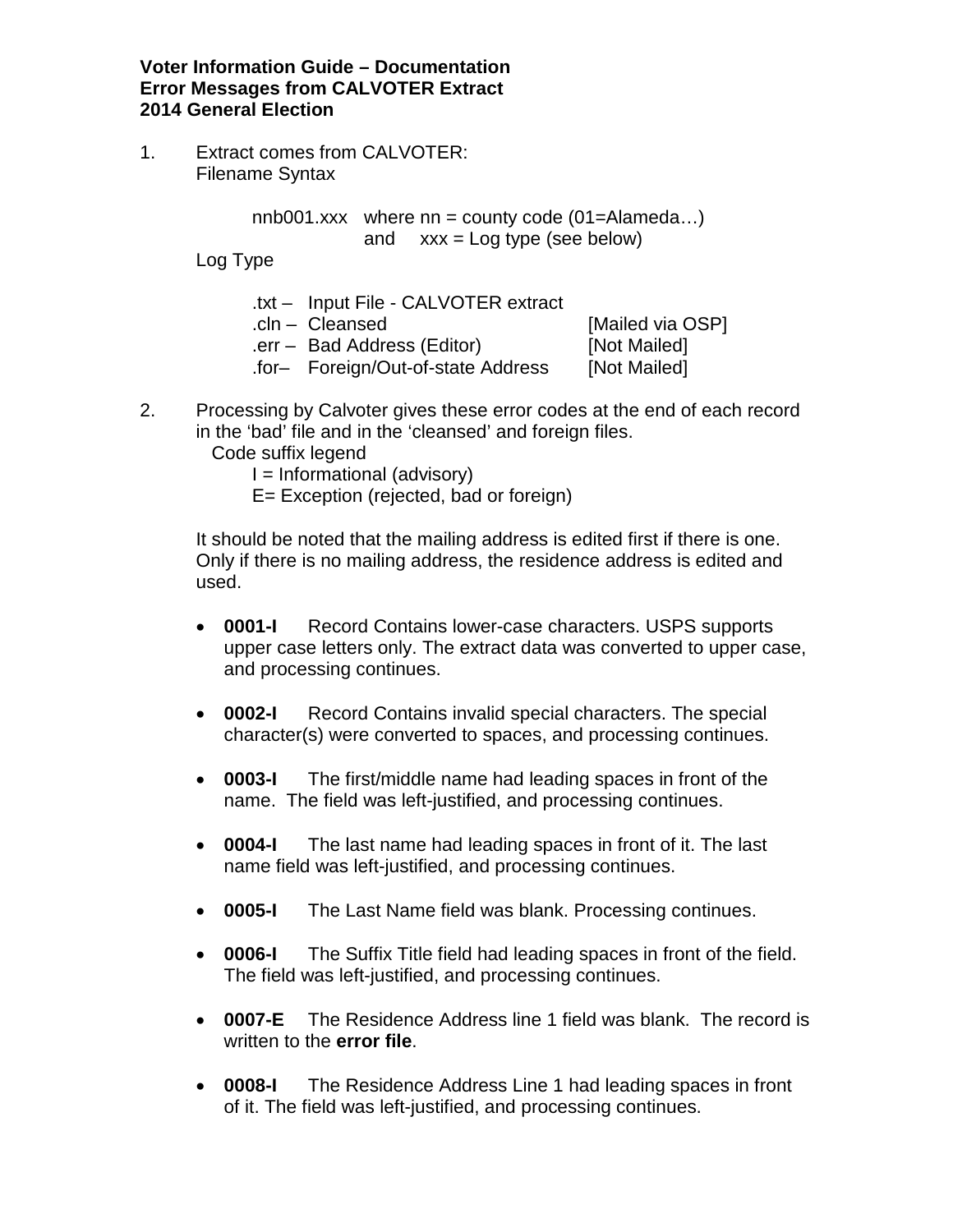- **0009-I** The Residence Address Line 2 had leading spaces in front of it. The field was left-justified, and processing continues.
- **0010-I** The Residence City was blank. Processing continues.
- **0011-I** The Residence City field had leading spaces in front of it. The field was left-justified, and processing continues.
- **0012-I** The Residence Zip was blank. Processing continues because a check is made later for a 'CA' state code and a valid California zip code.
- **0013-I** The Residence Zip is not in the 5-digit zip code format. Processing continues because a check is made later for a 'CA' state code and a valid California zip code.
- **0014-I** The Residence Zip contains all zeros. The field was replaced with spaces, and processing continues because a check is made later for a 'CA' state code and a valid California zip code.
- **0015-I** The Mailing Zip contains all zeros. The field was replaced with spaces. Processing continues because a check is made later for a 'CA' state code and a valid California zip code.
- **0016-I** The Mailing Address Line 1 was blank, when it is supposed to be present. Processing continues – may be embedded in other lines of address.
- **0017-I** The Mailing Address Line 1 had leading spaces in front of it. The field was left-justified, and processing continues.
- **0018-I** The Mailing Address Line 2 had leading spaces in front of it. The field was left-justified, and processing continues.
- **0019-I** The Mailing City was blank when it should be present. Processing continues because the zip implies the city.
- **0020-I** The Mailing City had leading spaces in front of it. The field was left-justified, and processing continues.
- **0021-I** The Name Suffix was invalid. The field was changed from '2' to 'II', and processing continues.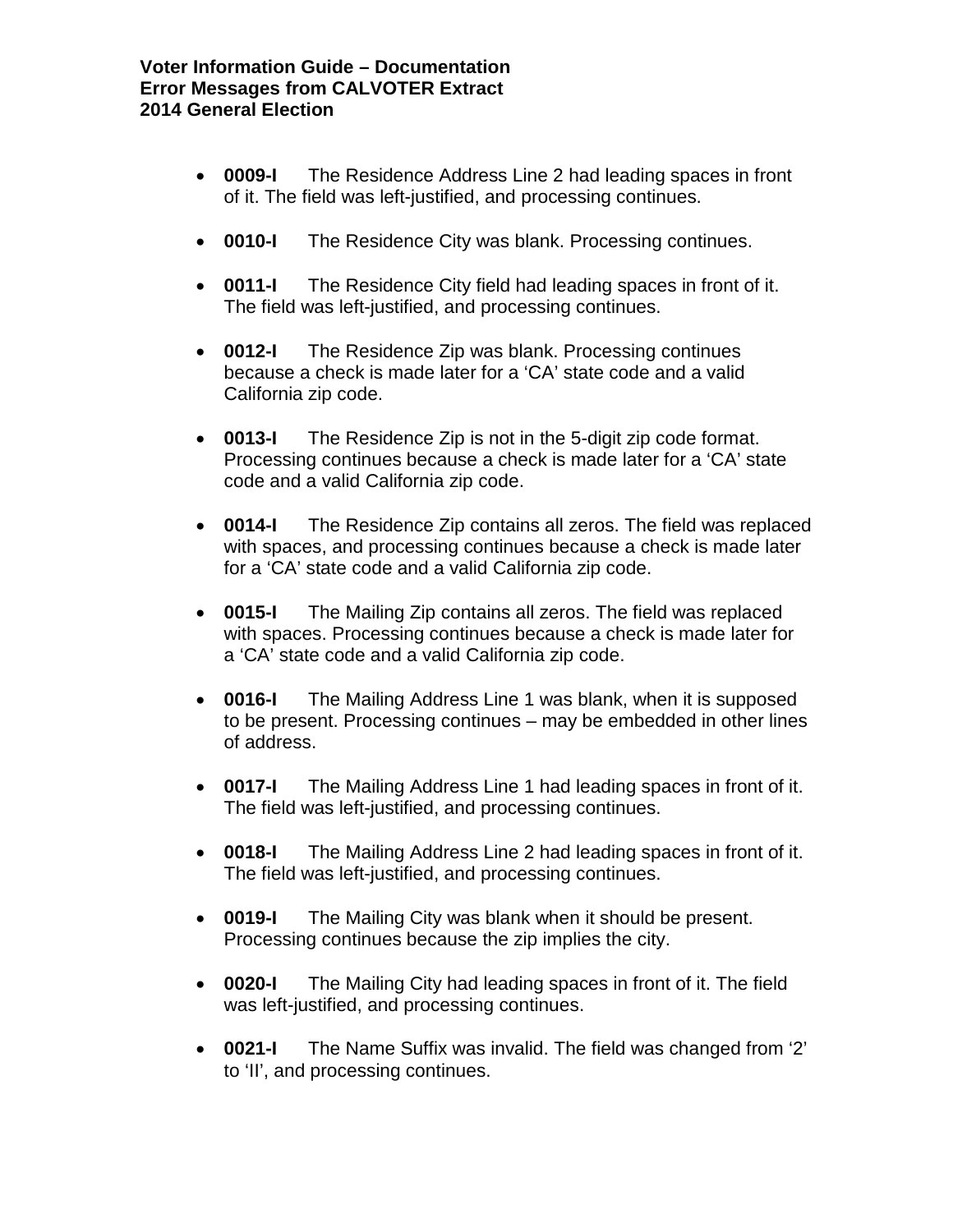## **Voter Information Guide – Documentation Error Messages from CALVOTER Extract 2014 General Election**

- **0022-I** The Name Suffix was invalid. The field was changed from '3' to 'III', and processing continues.
- **0023-I** The Name Suffix was invalid. The field was changed from '4' to 'IV', and processing continues.
- **0024-I** The Name Suffix field was not recognized. It was changed to spaces, and processing continues.
- **0025-I** The Name Suffix was invalid. The field had numeric ones '1' changed to 'I', and processing continues.
- **0026-I** The Foreign Language Preference Code was invalid. The field was changed to spaces, and processing continues.
- **0027-I** Mailing City was blank, but it was found in the Mailing Address Line 2. Mailing Address Line 2 was moved to Mailing City.
- **0028-I** Mailing Zip Code imbedded in Mailing City. The Mailing City and Mailing Zip was corrected, and processing continues.
- **0029-I** Mailing State Code and Mailing Zip was found in Mailing City as a single field. The State Code and Zip Code was separated and moved from the Mailing City to the Mailing State Code and Mailing Zip Code. Processing continues.
- **0030-I** Mailing Zip Code (Zip only, no CA State code in Mailing City) found imbedded in Mailing City. The Mailing Zip Code was moved to Mailing Zip Code. Processing continues.
- **0031-I** California or an abbreviation of California Mailing State found in Mailing City. The State name/partial abbreviation was removed, and the CA State Code was moved to Mailing State. Processing continues.
- **0032-I** Mailing State of "CA" and Mailing Zip code found in Mailing City. These were moved to Mailing City and Mailing Zip. Processing continues.
- **0033-I** Mailing Zip Code and Zip+4 found in Mailing City. The Zip Code was moved to Mailing Zip Code, and Zip+4 was removed. (Zip+4 is added by Finalist, which uses the latest database to determine the correct value, and is CASS Certified).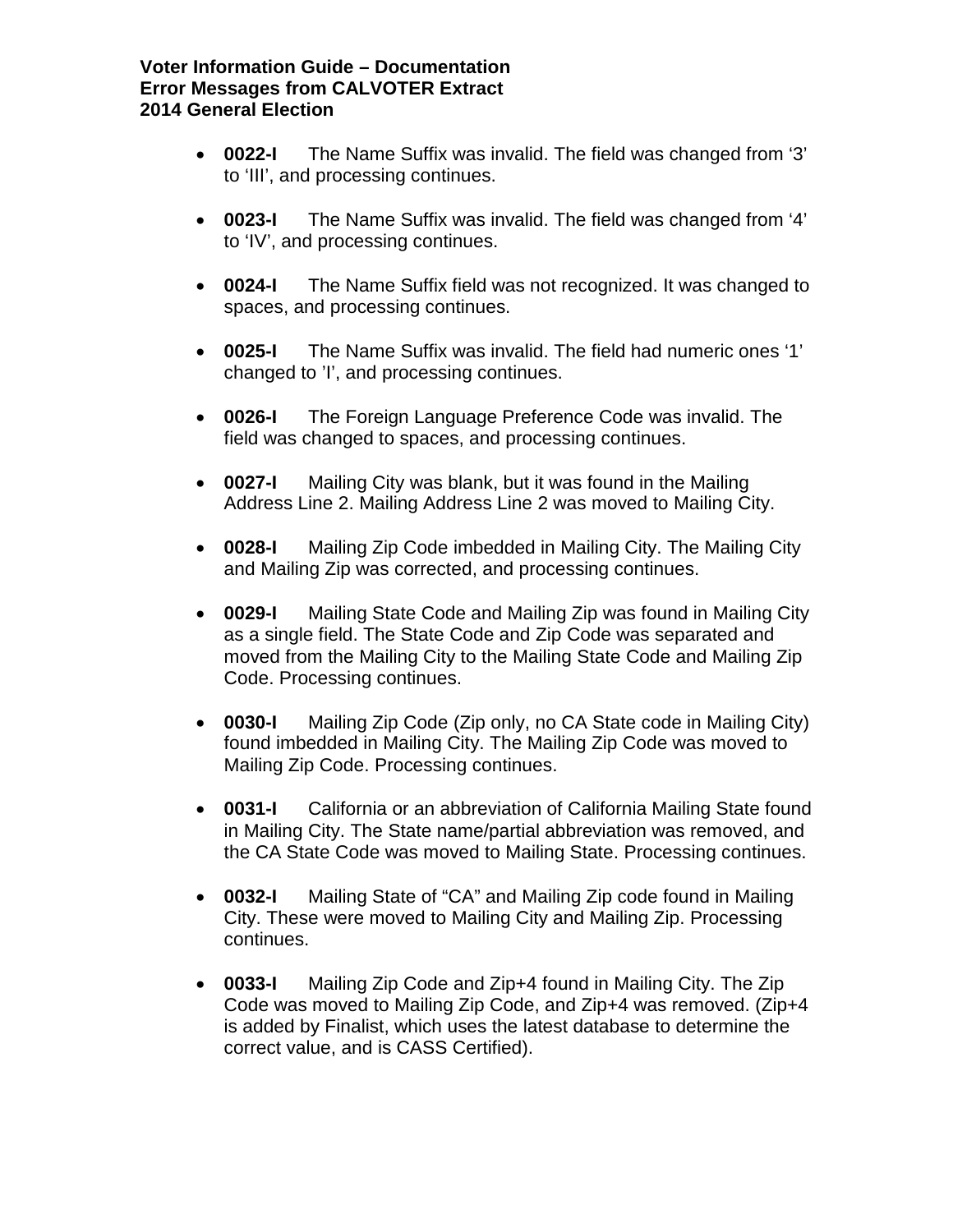## **Voter Information Guide – Documentation Error Messages from CALVOTER Extract 2014 General Election**

- **0034-I** Mailing State, Mailing Zip Code, and Zip+4 found in Mailing City. State Code was moved to Mailing State, Zip Code was moved to Mailing Zip, and Zip+4 was removed from Mailing City. (Zip+4 is added by Finalist, which uses the latest database to determine the correct value, and is CASS Certified).
- **0035-I** Reserved.
- **0036-I** Reserved.
- **0037-I** Residence City contains Zip Code. The Zip Code was moved to Residence Zip Code. Processing Continues.
- **0038-I** CA State Code and Zip Code found as one combined field in Residence City. CA was removed, and the Zip Code was moved to Residence Zip Code. Processing Continues.
- **0039-I** CA State Code or an Abbreviation of California found in Residence City. The field was removed. Processing Continues.
- **0040-I** Residence City contains Zip Code and State Code or State Abbreviation. The Zip Code was moved to Residence Zip Code, and any CA State Code or abbreviation was removed. Processing continues.
- **0041-I** Residence Zip Code and Zip+4 found in Residence City. The Zip Code was moved to Residence Zip Code, and the Zip+4 was removed.
- **0042-I** Residence Zip Code, Zip+4, and Residence State found in Residence City. Zip Code was moved to Residence Zip, and Zip+4 and State Code was removed.
- **0043-I** Reserved.
- **0044-I** Reserved.
- **0045-I** Mailing State Code blank for a valid California Mailing Zip Code. A 'CA' was inserted into Mailing State Code.
- **0046-E** If the Mailing zip is blank and the mailing address-line-1 is blank, write this record to the **error file**. However, if the state code is not blank but is other than 'CA' and there is a 5 digit number in the zip, write this record to the **foreign file.**